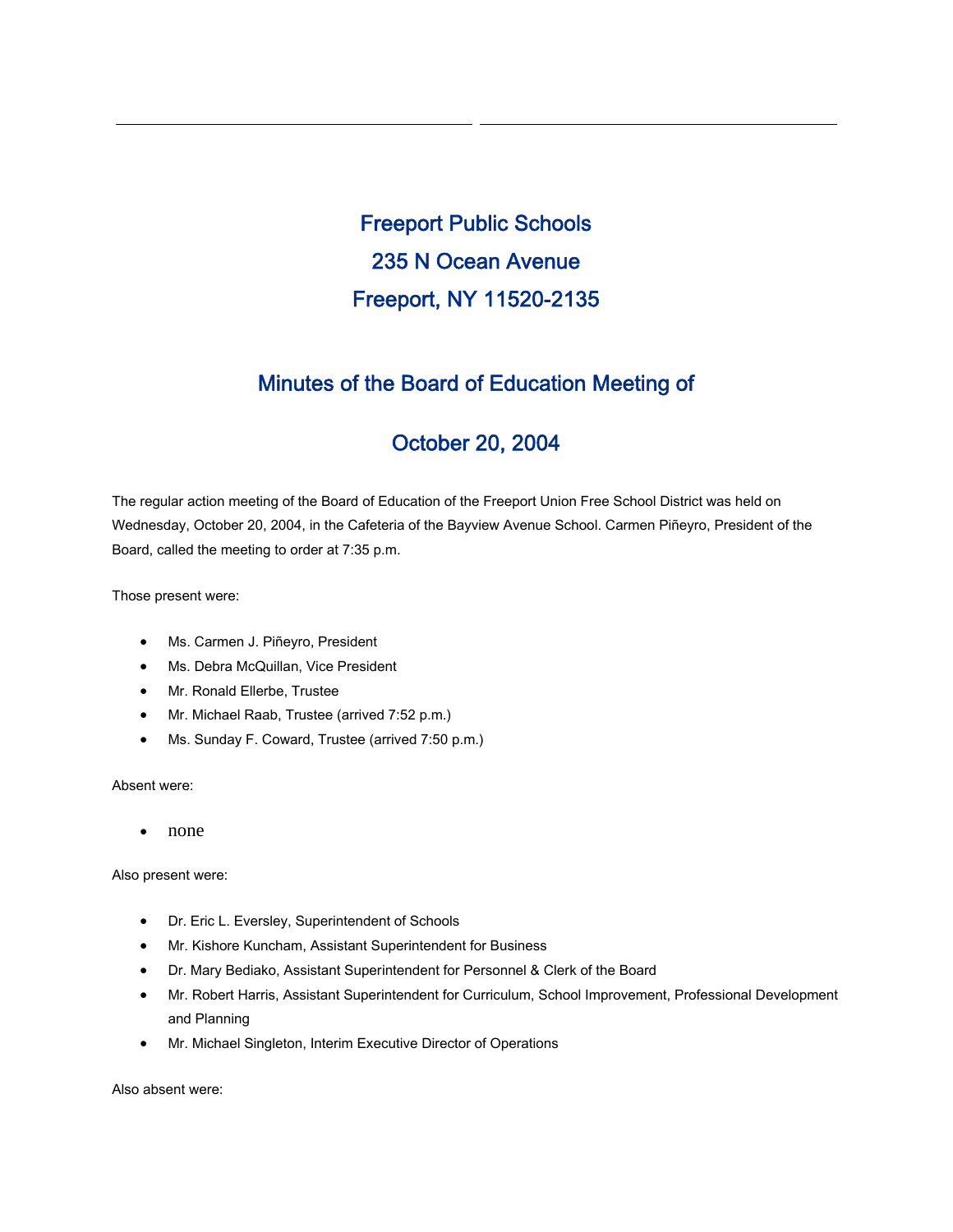• none

The number of people in the audience at the opening of the meeting was more than 75.

### Superintendent's Report

The Superintendent of Schools, Dr. Eric Eversley, introduced Ms. Odette Wills, Principal of Bayview Avenue. Ms. Wills introduced a short musical program, in celebration and recognition of grandparents and members of the Board of Education. The program was presented by the children of Bayview Avenue School and enjoyed by all.

- Freeport High School Student Congress reported on the Homecoming event which took place at Freeport High School on October 16, 2004.
- Dr. Eversley recognized the Board of Education for the tremendous contribution that they make to our schools. Their time and dedication are greatly appreciated. He, along with Dr. Mary Bediako, Assistant Superintendent for Personnel and District Clerk, presented the Board Members with Travel Mugs and Board of Education Pins as a token of appreciation from the Freeport Union Free School District. The PTA Council President, Debra Mul é, Freeport Teachers Association, Ruth Smith and Administrators' Association President, Robert Micucci, all recognized the members of the Board of Education for their dedication to the children of Freeport. The Administrators Association presented a plaque to the Board of Education.
- A short break was taken for refreshments.

The Superintendent then introduced Mr. Robert Harris, Assistant Superintendent for Curriculum, School Improvement, Professional Development and Planning, who presented a PowerPoint presentation on the 2003-2004 State Math Assessments as attached.

Mr. John O'Mard, Principal, Dodd Middle School, presented a report on the John W. Dodd Middle School Comprehensive Education Plan, followed by Dr. Michael Courtney, Principal, Freeport High School, presented a report on the Freeport High School Comprehensive Education Plan.

#### Questions from the Public

The public was then given the opportunity to address the Board of Education. Each speaker was allowed to address the Board for six minutes. The Board and administration addressed the comments from the public.

#### Board of Education Committee Reports

Ms. Debra McQuillan, Vice President of the Board presented a Budget Committee report as attached.

A resolution was made by Mr. Ellerbe, and seconded by Ms. McQuillan to accept the minutes of the Budget Committee as written. The motion passed, and the vote was:

Yea; Coward, Ellerbe, McQuillan and Pi ñeyro.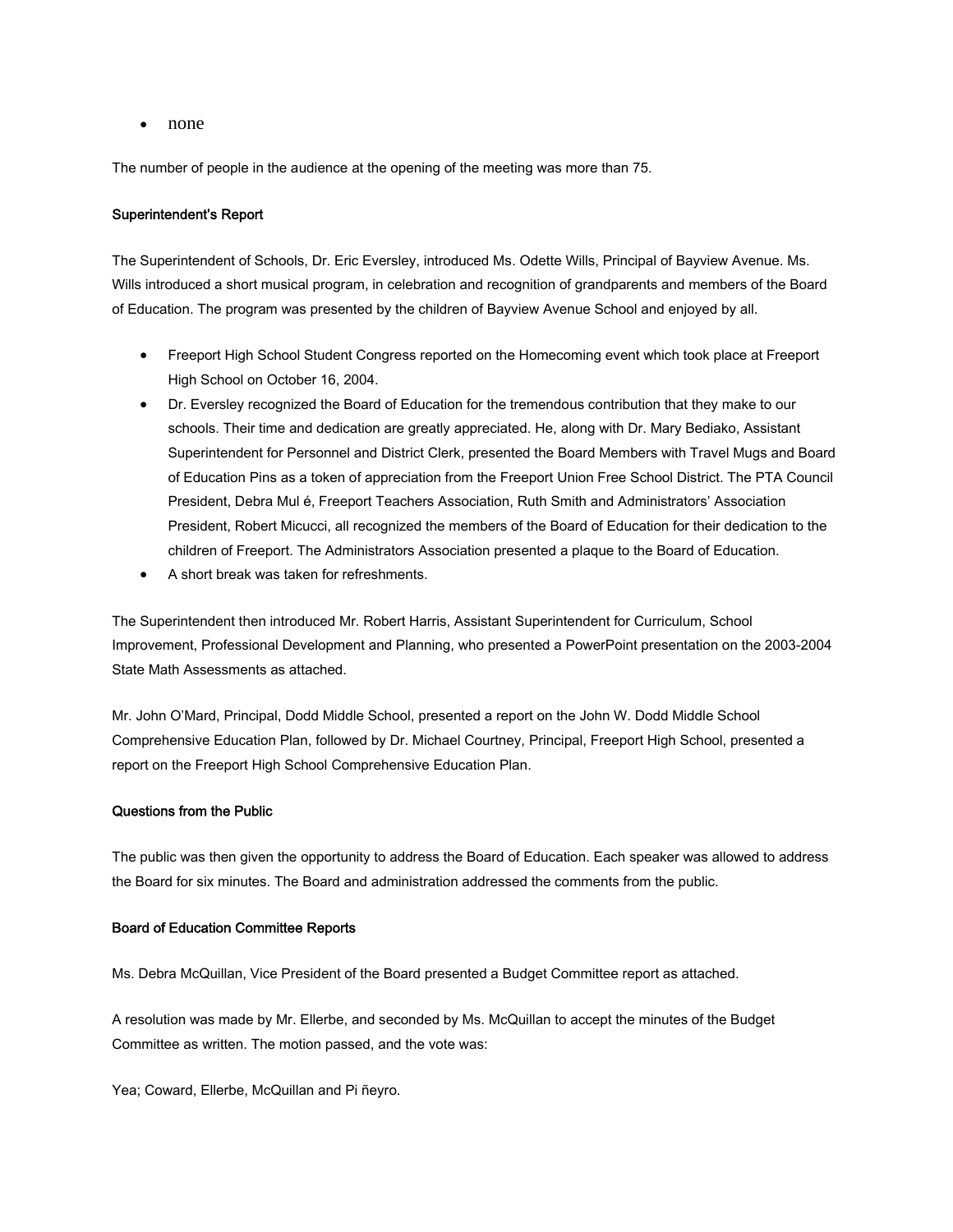Nay; Raab.

Abstention; none.

Mr. Ronald Ellerbe, member of the Board, presented a Legislative Committee report as attached.

A resolution was made by Mr. Ellerbe, and seconded by Ms. McQuillan to accept the minutes of the Legislative Committee as written. The motion passed, and the vote was:

Yea; Coward, Ellerbe, McQuillan and Piñeyro.

Nay; Raab.

Abstention; none.

### ITEMS FOR ACTION

### Approval of Items on the Consent Agenda

• On a motion by Ms. Coward and a second by Mr. Ellerbe the following items, on a consent agenda, were approved unanimously. The vote was: Coward, Ellerbe, McQuillan, Piñeyro and Raab.

### Acceptance of the Minutes

Be It Resolved that the Board of Education of the Freeport Union Free School District hereby accepts the minutes of the following meetings as written: September 8, 2004; September 22, 2004.

#### Leave of Absence

Be It Resolved that the Board hereby grants a request for leave as listed in the following:

- Tammy O'Brien, Health Teacher, effective October 7, 2004 through January 30, 2005, childcare.
- Rufino Antonetty, Security Aide, effective September 1, 2004 through October 12, 2004, FMLA and health.
- Stephanie Metzger, School Psychologist, effective October 20, 2004 through June 30, 2005, childcare.

### *Change of Status*

Be It Resolved that the Board of Education for the Freeport Union Free School District hereby grants a request for a change of status as listed in the following Change of Status Report:

• Carmen Curran, from part-time Teaching Assistant to full-time Teaching Assistant, effective October 18, 2004 through October 17, 2007.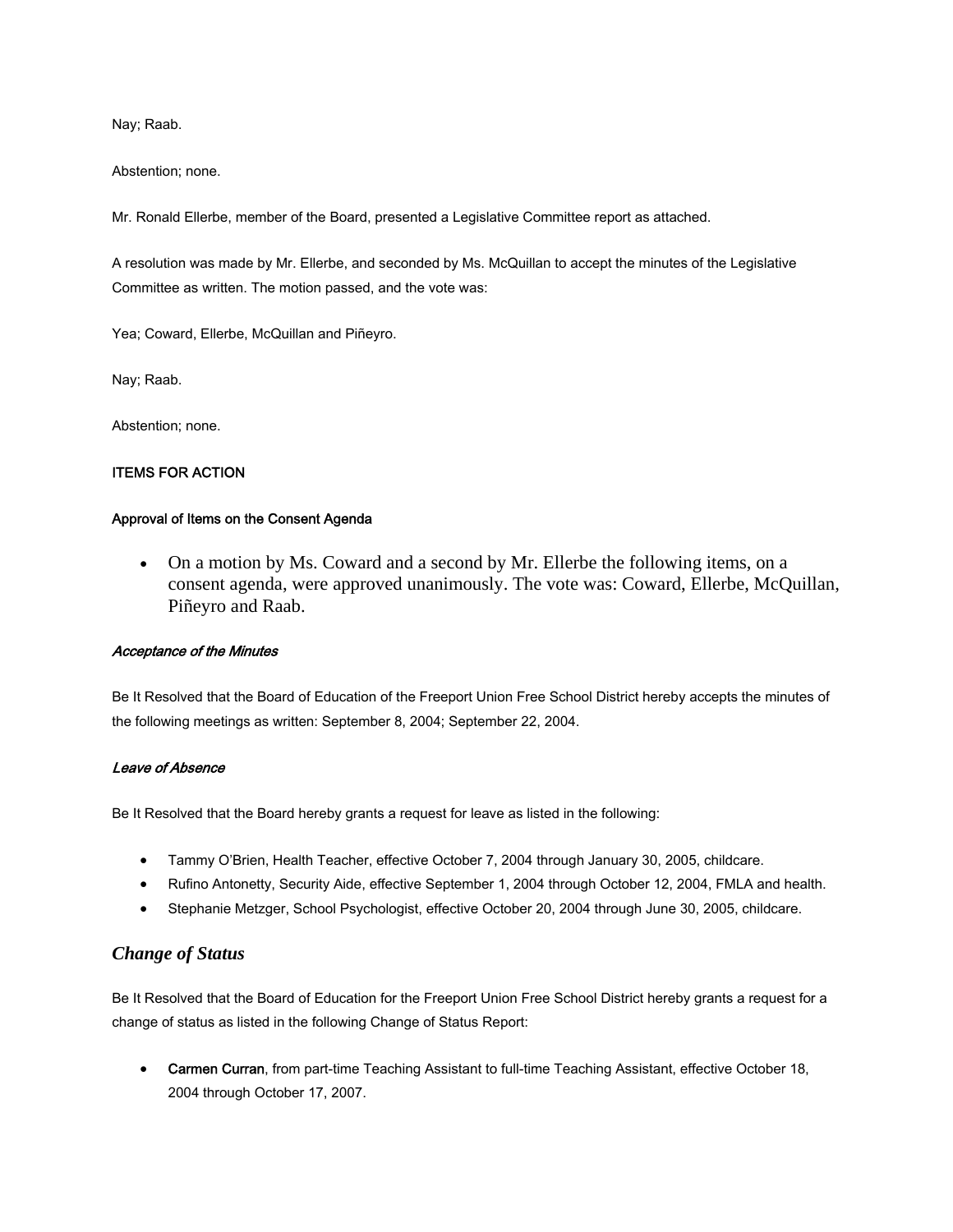**Lucretia Randazzo**, from part-time Teaching Assistant to full-time Teaching Assistant, effective September 20, 2004 through September 19, 2007.

# Extension of Probation

Be It Resolved that the Board of Education of the Freeport Union Free School District hereby extends the probationary period ending date by one year to November 15, 2005, for the following individual, in accordance with the provisions of a letter dated September 15, 2004.

• **Melody Rodgers**, Special Education Teacher, probationary period extended to November 15, 2005.

# Resignation of Staff

Resolved that the Board of Education of the Freeport Union Free School District hereby accepts the letter(s) of resignation from the following staff members as listed:

- Russell Costa, Head Custodian (provisional), effective September 9, 2004.
- Denise Seward, full-time Teaching Assistant, effective October 1, 2004.
- Barbara Lang, Senior Typist Clerk, effective September 14, 2004.
- Greta Villanueva, full-time Teaching Assistant, effective September 22, 2004.
- Grace DiGrazia, Permanent Substitute, effective September 22, 2004.
- Duayne Draffen, full-time Teaching Assistant, effective September 1, 2004.
- Lisa Estrada, Elementary Teacher Bilingual, effective October 29, 2004.
- Vernex Harding, Assistant Principal, effective November 5, 2004.

# Termination of Staff

Be It Resolved that the Board of Education of the Freeport Union Free School District hereby terminates the services of the following employee as listed in the following termination report.

• **Shonne Edwards**, part-time Teaching Assistant, effective September 21, 2004, abandonment of position.

# **Appointment of Staff Report**

# Temporary Administrative Appointments

• Wendy Haise, Director of Community Evening High School, a temporary appointment effective September 13, 2004 through June 30, 2005. Compensation will be \$24,182.

# Teaching Assistant Appointments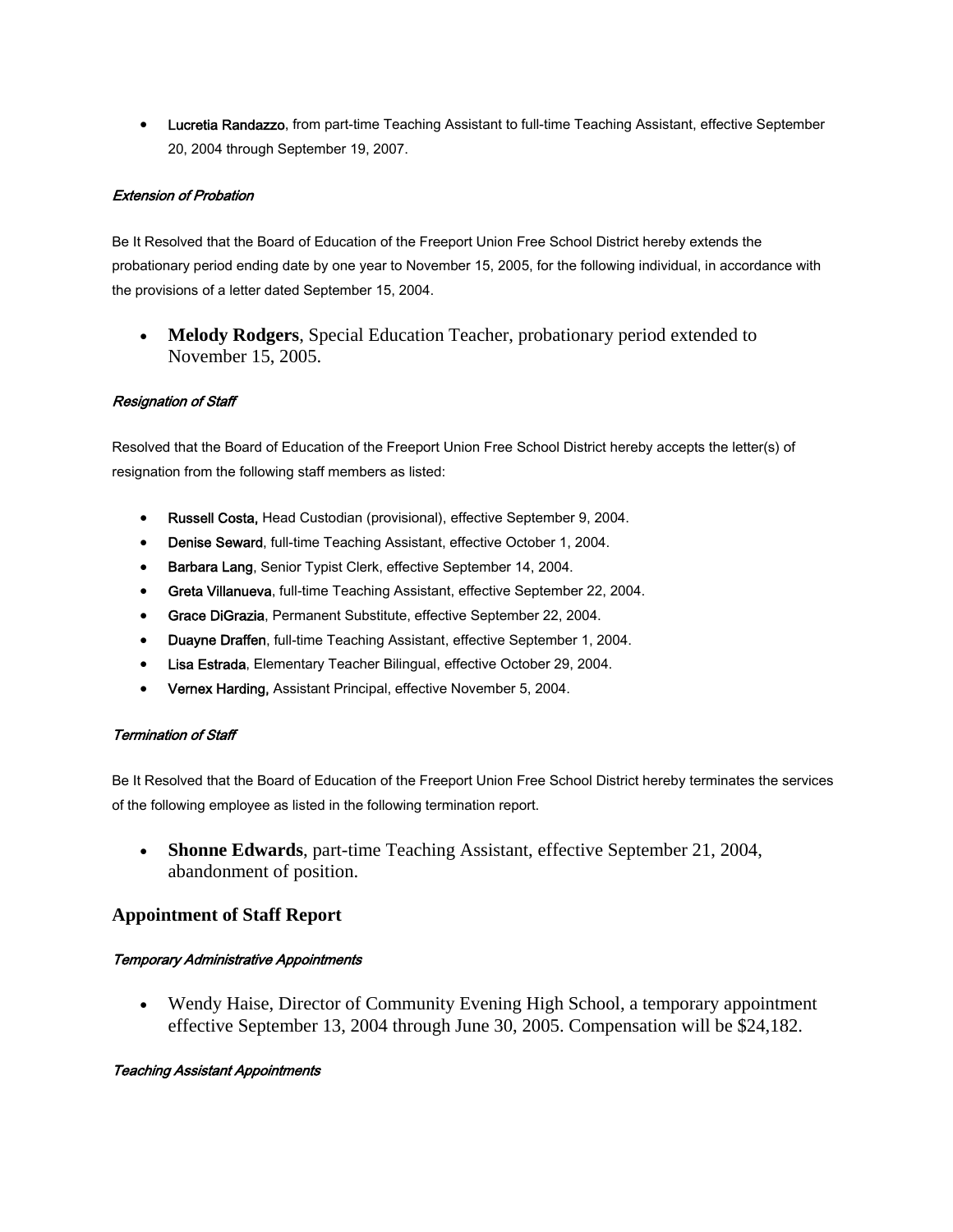Resolved that the Board of Education of the Freeport Union Free School District, upon the recommendation of the Superintendent, hereby appoints the individuals listed in the attached Appointment of Staff Report - Teacher Assistant Category, in accordance with the rules of the Board of Regents. These individuals shall posses appropriate certification allowing them to serve as teachers in the public schools of New York.

- Kerry Nelson, full-time Teaching Assistant, (replacing U. Wilson, resigned) a probationary appointment effective September 23, 2004 through September 22, 2007. Compensation will be according to the FTAA Contract at \$12,073. Assignment: Archer.
- Jennifer Akel, part-time Teaching Assistant (leave replacement), (replacing A. Bowers, LOA) a temporary appointment effective September 20, 2004 through June 30, 2005. Compensation will be according to the FTAA Contract at \$6,899. Assignment: Giblyn.
- Alcita Zellner, part-time Teaching Assistant (replacing S. Edwards, termination) this appointment is effective September 23, 2004. Compensation will be according to the FTAA Contract at \$6,899. Assignment: Atkinson.

### Temporary Instructional Appointments

 Be It Resolved that the Board of Education of the Freeport Union Free School District, upon the recommendation of the Superintendent, hereby appoints the individuals listed in the attached Appointment of Staff Report - Temporary, in accordance with the rules of the Board of Regents. These individuals shall posses appropriate certification allowing them to serve as teachers in the public schools of New York.

- Renee Lopez, ESL Teacher, (replacing N. Veksler, LOA) a temporary appointment effective October 12, 2004 through June 30, 2005. Compensation will be on step 1-2A of the U6D Schedule at \$53,126. Assignment: Bayview.
- Kristin Creamer, Health Teacher, (replacing T. O'Brien, LOA) a temporary appointment effective October 7, 2004 through January 31, 2005. Compensation will be on step 1-1A of the U6C Schedule at \$44,980. Assignment: Archer/Bayview.
- Jessica Medina, Permanent Substitute, (replacing J. Sparkes, position ended) a temporary appointment effective September 22, 2004 through June 30, 2005. Compensation will be according to the Substitute Pay Rate at \$125 per day. Assignment: Dodd.
- Greta Villanueva, Permanent Substitute, (replacing G. DiGrazia, resigned), a temporary appointment effective September 21, 2004 through June 30, 2005. Compensation will be according to the Substitute Pay Rate at \$125 per day. Assignment: NV.

### Appointment of Non-Instructional Staff

Be It Resolved that the Board of Education of the Freeport Union Free School District hereby appoints the individuals as listed in the attached Appointment of Staff Report - Civil Service, in accordance with Civil Service Rules and Regulation.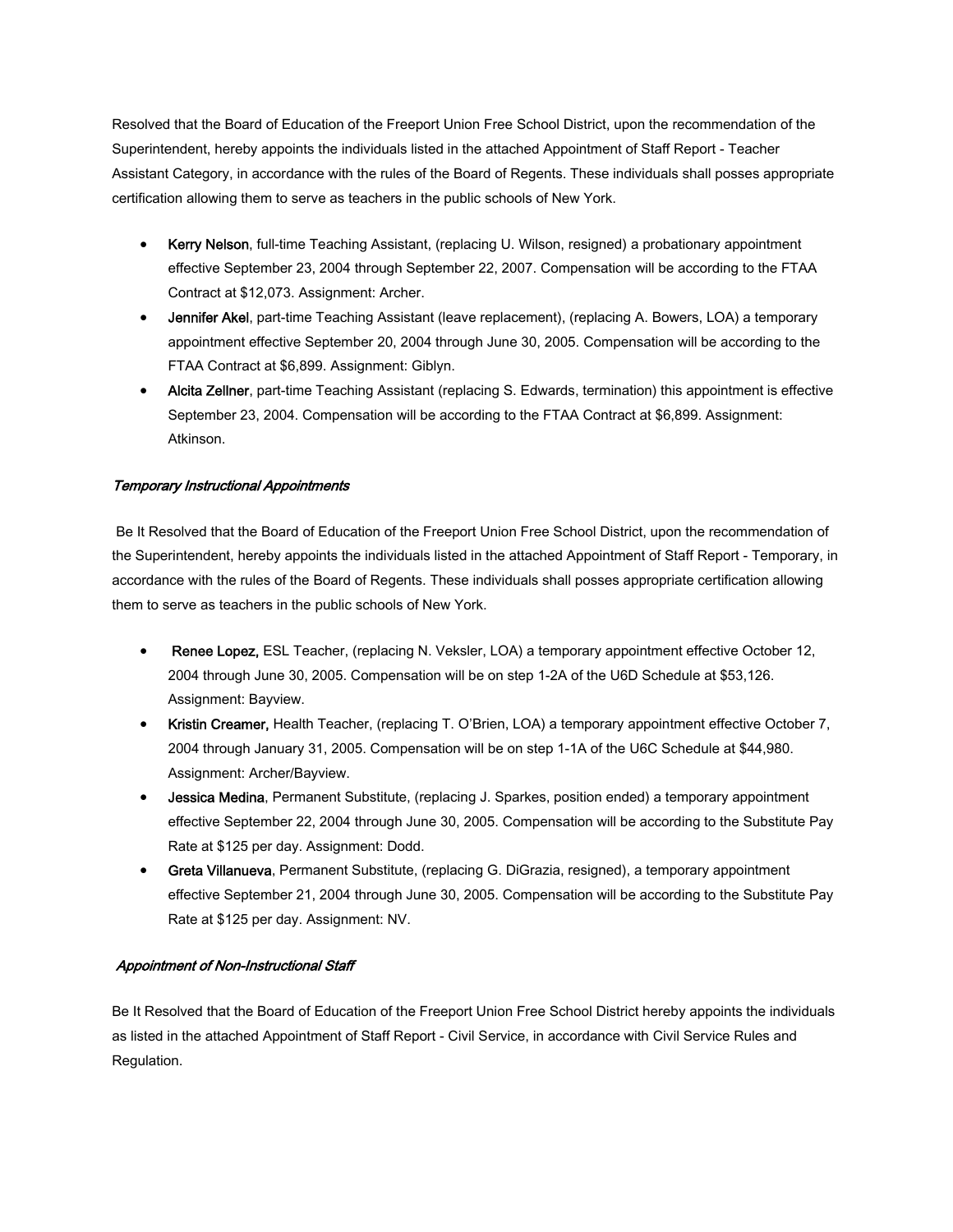- Barbara Lang, Senior Stenographer, a probationary appointment effective September 15, 2004 for a period of 26 weeks upon Civil Service approval. Compensation for this will be according to the Clerical Salary Schedule at \$50,110.70. Assignment: Dodd.
- Denise Barry, Typist Clerk, (10 Month), (replacing M. Richardson, LOA) a temporary appointment effective September 20, 2004 through June 30, 2005. Compensation will be according to the Clerical Salary Schedule at \$25,176. Assignment: Giblyn.
- Timothy Philbin, Maintainer, (replacing D. Humphries, retired) a probationary appointment effective October 18, 2004 for a period of 26 weeks upon Civil Service approval. Compensation will be according to the Custodial Salary Schedule on step 3 at \$44,308. Assignment: Districtwide.

### Appointment of Freeport Community Evening High School 2004-2005 Staff

 BE IT Resolved by the Board of Education of the Freeport Union Free School District, upon the recommendation of the Superintendent, hereby appoints the individuals listed on the attached assignment sheet, in accordance with the rules of the Board of Regents. These individuals shall possess appropriate certification allowing them to serve as teachers or other staff in the public schools of New York.

| Course                    | Teacher       | <b>M&amp;W</b>   | T&Th      | <b>Step</b>    | Salary          |
|---------------------------|---------------|------------------|-----------|----------------|-----------------|
| English 9                 | E. Baxter     | <b>M &amp; W</b> |           | 3              | 9,702           |
| English 10                | S. Guidorizzi | M & W            |           | $\overline{2}$ | 9,408           |
| English 11                | G. Rizzo      |                  | T & Th    | 1              | F4559 & S4704   |
| English 12                | A. Barash     | <b>M &amp; W</b> |           | 5              | 10,285          |
| Global History 9          | J. Powers     |                  | T & Th    | $\overline{7}$ | 11,071 w/ Long  |
| Global History 10         | J. Pizzo      |                  | T & Th    | $\overline{7}$ | 11,071 w/ Long  |
| US History                | J. Tuitt      | M & W            |           | $\overline{7}$ | 11,071 w/ Long  |
| PIG 2 nights              | A. Basile     | $M + Tu$         |           | $\overline{7}$ | 11,071 w/ Long  |
| Economics 2               | A. Basile     |                  | $We + Th$ | $\overline{7}$ | 11,071 w/ Long  |
| nights                    |               |                  |           |                |                 |
| Human Relations 1J. Pizzo |               | Wed              |           | $\overline{7}$ | 5,535.50 w/Long |
| Criminal Justice 1        | U. Pizzo      | Mon              |           | $\overline{7}$ | 5,535.50 w/Long |
| Liv. Environment          | G. Sealy      | <b>M &amp; W</b> |           | $\overline{c}$ | 9,408           |
| Earth Science             | M. Drakolis   |                  | T & Th    | 1              | 9,118           |
| Math A1-A2X fall          | K. Jaeger     |                  | T & Th    | 1              | Fall 4,559      |
| Math B-1 fall             | M. deAbreu    | Wed              |           | 5              | 2,571.50        |
| Math A2-A3X               | K. Jaeger     |                  | T & Th    | $\overline{2}$ | Spring 4,704    |
| spring                    |               |                  |           |                |                 |
| Math A3 spring            | Y. Guierrier  | Wed              |           | 5              | 2,571.50        |

### Appointment of Freeport Community Evening High School 2004-2005 Staff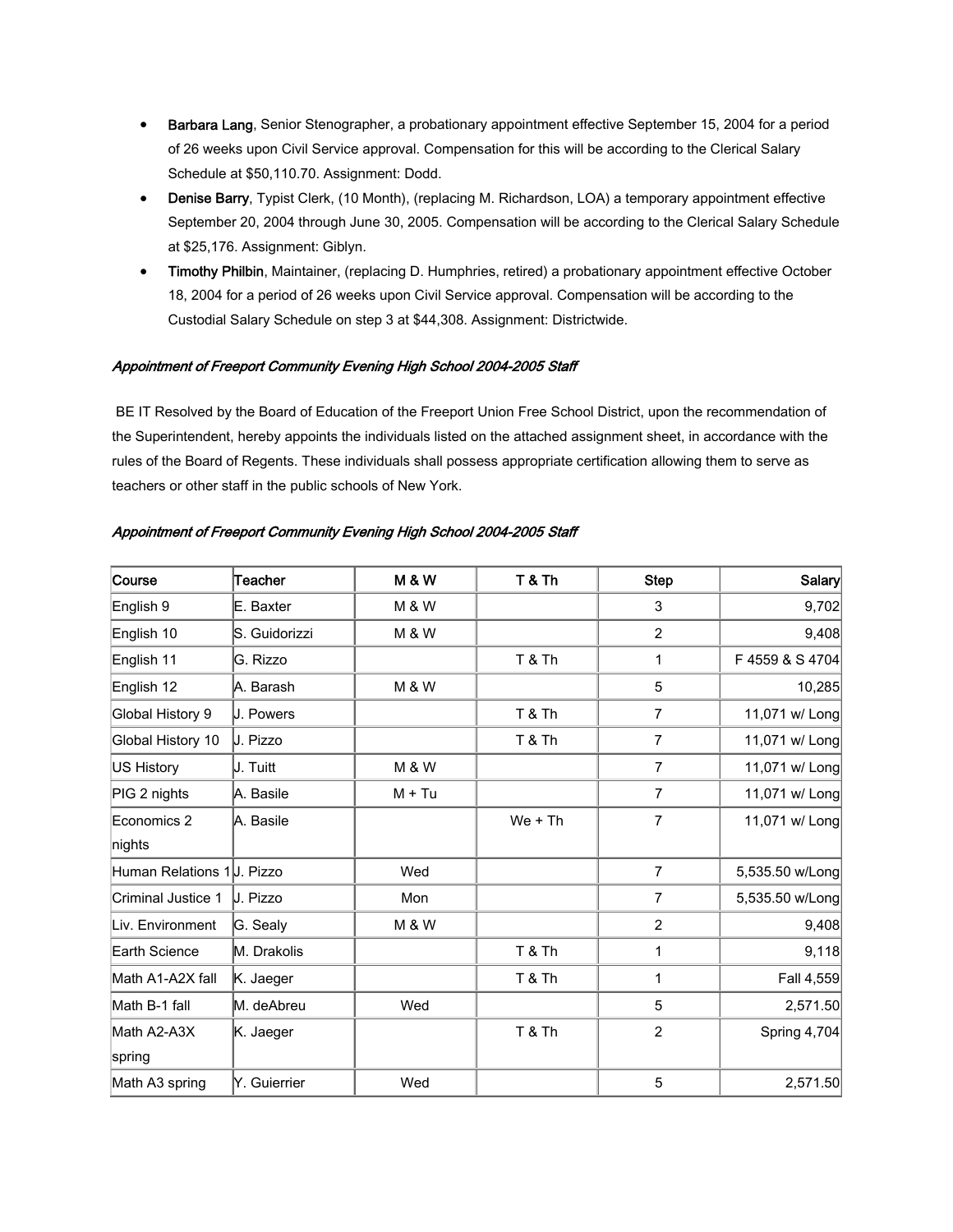| Spanish 1, 2, 3    | lS. Fardan          |                  | T & Th      | 6              | 10,576       |
|--------------------|---------------------|------------------|-------------|----------------|--------------|
| Studio Art         | J. Rodriguez        | <b>M &amp; W</b> |             | 1              | 9,118        |
| Physical ed        | D. Mulvey           |                  | Tues        | 7              | 5,535 w/Long |
| Health             | D. Mulvey           |                  | Tues        | 7              | 5,535 w/Long |
| Librarian 2 nights | C. Gilliam          | Mon              | Tues        | 5              | 10,285       |
| Nurse 3 nights     | M. Sameroff         | M & W            | Tues        | 6              | 15,864       |
| Special Ed 3       | M. Bell             | <b>M &amp; W</b> | Tues        | $\overline{7}$ | 16,607.50    |
| nights             |                     |                  |             |                |              |
| lGuidance Co. 2    | T. Hinson           | Mon              | <b>Tues</b> | $\mathbf{1}$   | 9,118        |
| nights             |                     |                  |             |                |              |
| Secretary 2 nights | M. Seymour          | <b>M &amp; W</b> |             |                | 3,925        |
| Secretary 2 nights | ∣J. Metzler         |                  | T & Th      |                | 3,925        |
| Security 4 nights  | J. Herold +staff C. | <b>M &amp; W</b> | T&Th        |                | 21,500       |
|                    | Tevlin+ staff       |                  |             |                |              |
| Director           |                     | M & W            | T & Th      |                |              |

\* Karen Jeager worked one semester in the past should go to step 2 in Feb. 2005

\* Gregory Rizzo worked one semester in the past should go to step 2 in Feb. 2005

# CSE/CPSE Minutes

Be It Resolved that the Board of Education of the Freeport Union Free School District hereby accepts the minutes of the meetings of the committees on special education and preschool special education for the following dates:

September 28, 2004; September 29, 2004; September 30, 2004; October 7, 2004.

# Granting of Tenure

On a motion by Mr. Ellerbe, and a second by Ms. Coward the following resolution was adopted:

BE IT RESOLVED that the Board of Education of the Freeport Union Free School District hereby grants tenure status to the following individual:

• **Nancy Schempp**, School Administrator/Supervisor, effective November 13, 2004.

The vote was unanimous. Coward, Ellerbe, McQuillan, Piñeyro and Raab.

# Executive Session

At 10:30 p.m., a motion was made by Mr. Ellerbe to go into Executive Session to discuss a particular matter of personnel.